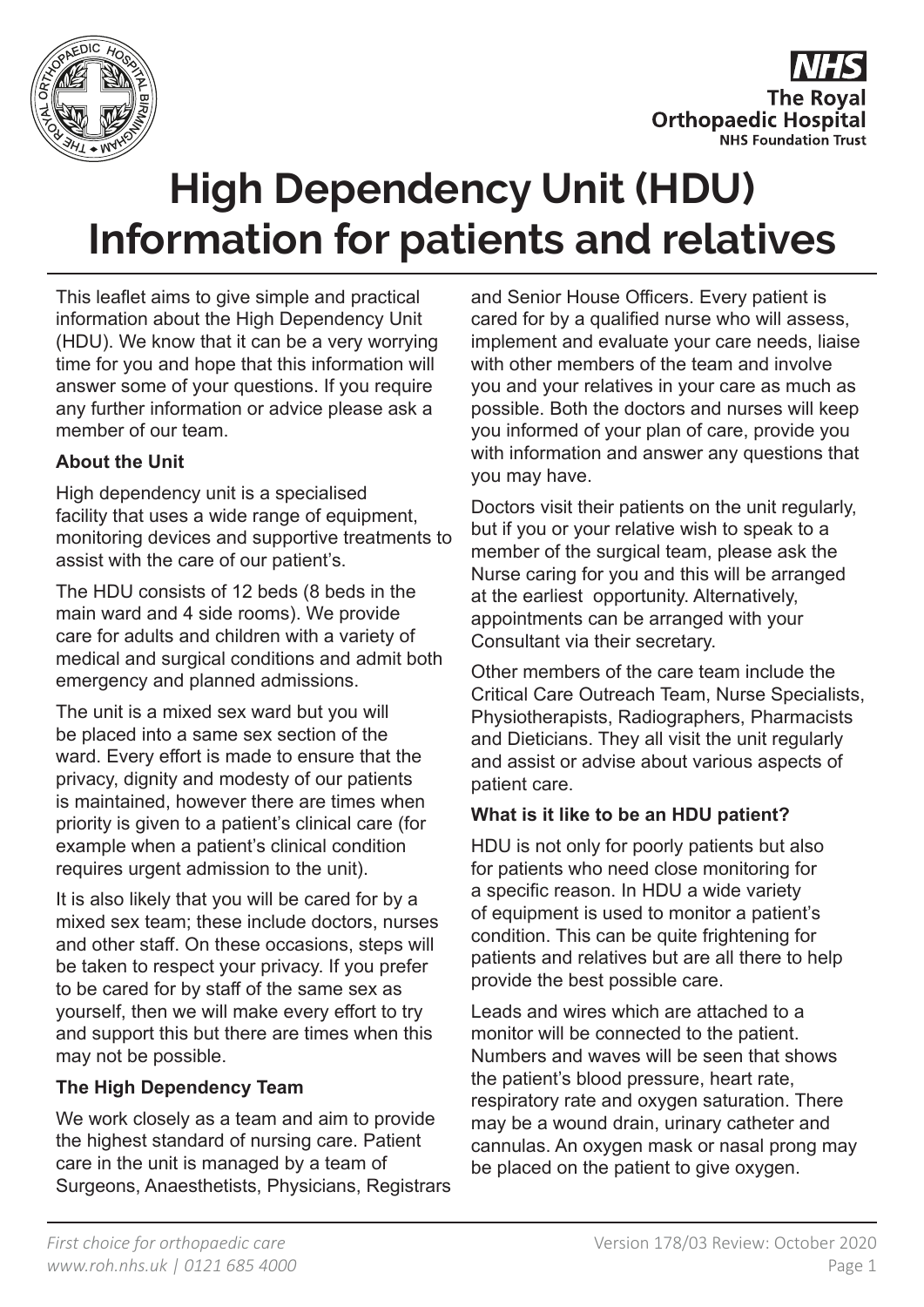



# **High Dependency Unit (HDU) : Information for patients and relatives**

HDU patients are generally cared for in bed but if patient is able to mobilise we will encourage this before they leave the unit. Nurses are always available and a call bell will be provided.

## **Visiting Times**

## Time:

Visiting can be from 8am till 8pm but the unit tends to be busiest during the mornings when consultants do their rounds and nurses give assistance to patients with washing so we would prefer if visiting was limited during this time.

Number of visitors allowed:

Only two visitors are allowed at each bed at any one time. Children under the age of 10 are not allowed in this ward.

## When visiting:

HDU patients generally require a quiet atmosphere and peaceful environment after surgery. We ask that visitors to the unit are respectful of the needs of all patients, in relation to privacy, sleep and rest.

## **How can I contact the unit?**

Direct line: 0121 685 4272 and enquires may be made at any time.

## Who can contact the Unit:

We request that only one family member takes responsibility for contacting the Unit to enquire about their relative's condition. This information can then be relayed by this person to the rest of the patients' family and friends. This assists staff by saving them time which can then be devoted to patient care. We hope that you understand our reasons for this request.

## **What information can be given**

To preserve patient confidentiality only general information will be given over the telephone. Detailed medical and surgical information will

not be discussed over the telephone.

## **Mobile phones**

Patients are allowed to use their mobile phones while in the Unit but hones should be switched to silent at all times. Visitors are asked to refrain from using their mobile phones whilst inside the unit.

## **What should I bring with me?**

Please bring adequate toiletries for hygiene such as deodorant, shower gel or creams, aftershave or perfume as these products often help you feel fresher and more comfortable. You may also be able to use your own nighties or pyjamas the day after surgery. Any bags and suitcases containing property that is not required, plus any valuables will be sent home for safe keeping as the hospital will not be responsible for any losses. Unfortunately it is not possible to store or refrigerate large quantities of additional food brought in by relatives.

## **Meals (if allowed to eat)**

Choice is offered for meals, including specialist diets and cultural requirements. Cold and hot drinks are available at all times.

| <b>Breakfast</b> | 7:00am    |
|------------------|-----------|
| Lunch            | 12:15pm   |
| Supper           | $5:15$ pm |

## **Infection Control**

In the interest of our patients, we are committed in maintaining a clean and safe environment. Hand hygiene is a very important factor in controlling infection. We therefore request that all visitors wash their hands and use the hand gel dispensers by the main HDU doors, prior to visiting and when leaving the Unit.

Some patients are nursed in a side room and may have special hygiene requirements so we